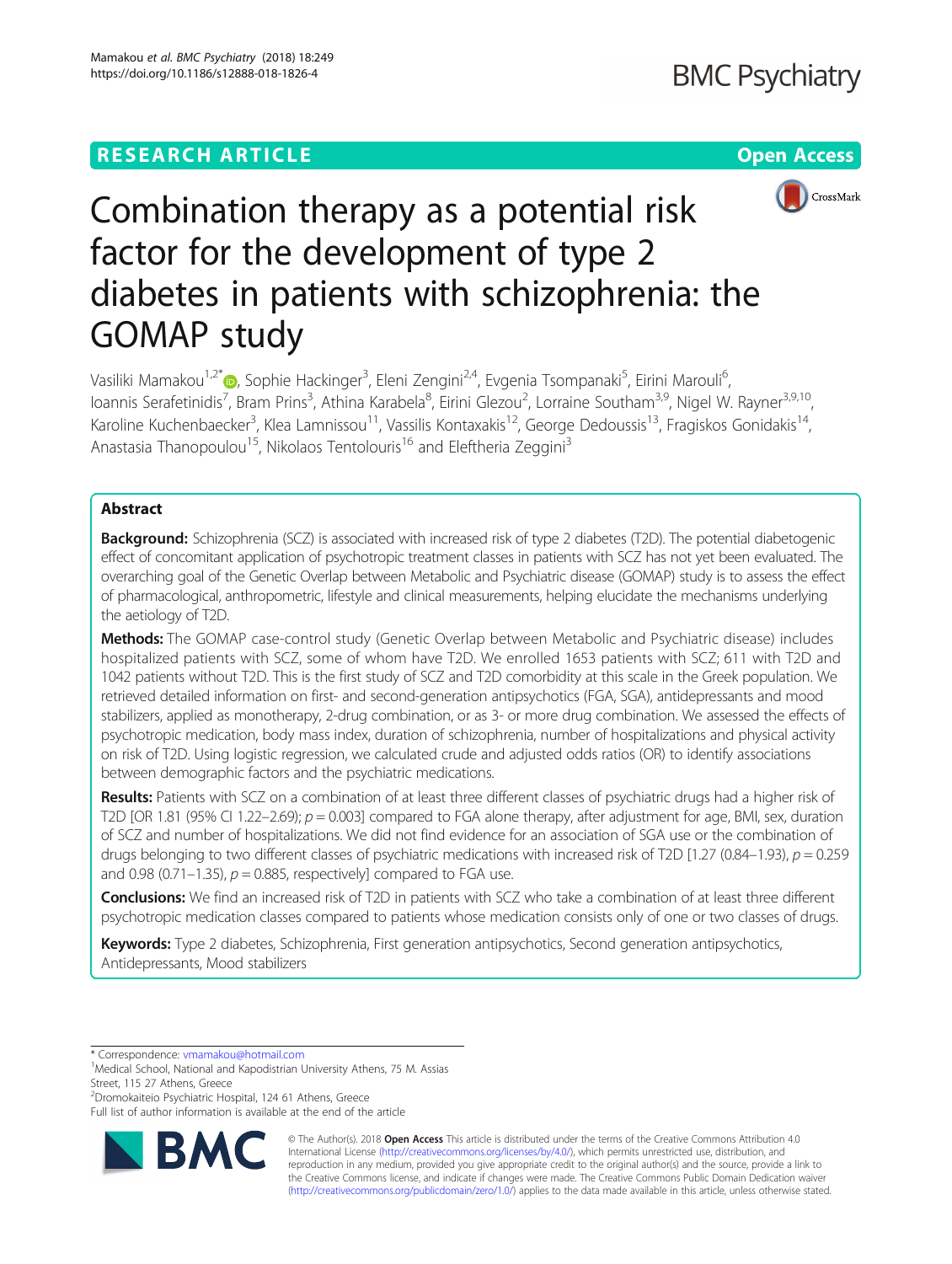#### Background

Schizophrenia (SCZ) is associated with increased risk of obesity, impaired glucose tolerance, and type 2 diabetes (T2D) [[1\]](#page-6-0). The prevalence of T2D among patients with SCZ in European populations is estimated to be up to 22.0% [\[2](#page-6-0)–[6\]](#page-6-0). No information is available on T2D prevalence among psychiatric disease patients in Greece, whereas the current prevalence of T2D in the general Greek population has been estimated to be 11.97% (men 13.98%, women 9.25%), clearly indicating a major public health problem [[7\]](#page-6-0). T2D is a major risk factor for cardiovascular disease and the fourth highest cause of excess mortality in patients with SCZ  $[8]$ , leading to significantly shorter life expectancy [\[9](#page-6-0)]. Antipsychotic-naïve individuals with a first-episode SCZ often present with elevated fasting plasma glucose, impaired oral glucose tolerance and fasting plasma insulin levels, as well as insulin resistance, possibly owing to shared disease pathways [\[10\]](#page-6-0). Further factors possibly associated with the increased risk of T2D amongst patients with SCZ include ethnicity, obesity, a sedentary lifestyle, smoking, unhealthy dietary habits, hypertension, hyperlipidemia, social determinants of health, genetics, as well as long-term treatment with psychotropic drugs.

In order to investigate the epidemiological and genetic associations with cardiometabolic disease in patients with psychiatric disorders we established the GOMAP study (Genetic Overlap between Metabolic and Psychiatric disease), a new hospital-based collection of patients with psychiatric disease, with and without T2D. Commonly prescribed drugs include SGA, FGA, antidepressants, and mood stabilizers. These can be applied as monotherapy, 2-drug combination, or as 3- or more drug combinations in SCZ patients. A small number of studies have evaluated the potential diabetogenic effect of specific psychotropic drug classes.

Antidepressants and mood stabilizers have been individually associated with T2D risk. Associations between antidepressants  $[11–17]$  $[11–17]$  $[11–17]$  $[11–17]$  $[11–17]$ , such as amitriptyline and mirtazapine, mood stabilizers [[16,](#page-7-0) [18\]](#page-7-0), such as lithium and valproate, modest weight gain and T2D have been reported, although the literature is still inconclusive [\[19](#page-7-0)]. A 9-year longitudinal study of the Data from an Epidemiological Study on the Insulin Resistance Syndrome (D.E.S.I.R. cohort) reported that the association between antidepressants use and diabetes might not be causal [[20\]](#page-7-0). However, a recent meta-analysis indicated that antidepressants increase the likelihood of new-onset T2D [[21\]](#page-7-0). A further cohort study conducted between 2005 and 2015 including 2579 SCZ patients revealed an independent association between antidepressants and risk of T2D for SCZ patients [[9\]](#page-6-0). Furthermore, mood stabilizers have been found to be associated with an elevated risk for the development of insulin resistance in patients with epilepsy [\[22\]](#page-7-0) or depression [[23\]](#page-7-0), whereas no association was found in patients with severe mental illness, with the exception of lithium [[17](#page-7-0)]. Two studies have evaluated the effects of co-prescribed medications on T2D risk and both focused on youths exposed to limited medication regiments [\[24](#page-7-0)–[26\]](#page-7-0). One of these studies [[25](#page-7-0)] found a higher risk of T2D in patients receiving SGA together with antidepressants compared with patients receiving SGA only or antidepressants only.

A better understanding of the underlying mechanism linking T2D and psychiatric disorders can provide evidence and help shape strategies for the prevention of T2D in this group of patients. Here, we have studied risk factors linking pharmacological treatment and the risk of T2D in patients with SCZ.

### Methods

#### Study population

GOMAP is a nested case-control study. Participants were recruited from two hospitals in Athens, Greece (Dromokaiteio Psychiatric Hospital and Dafni Psychiatric Hospital). Briefly, in the work presented here, we randomly selected and screened 5985 patients. We excluded in total 4332 patients (Fig. [1](#page-2-0)) based on the following exclusion criteria: 1) age < 18 years, 2) presence of a psychiatric disorder other than SCZ, 3) presence of type 1 diabetes, latent autoimmune diabetes of adults, or gestational diabetes, 4) inability to provide informed consent due to mental state following consultation with the treating psychiatrist, 5) pregnancy or breastfeeding, and 6) non-Greek ancestry.

Ethical approval was obtained from the regulatory bodies of the participating hospitals. All study participants gave written informed consent following a detailed explanation of the study. This work has been carried out in accordance with the latest version of the Declaration of Helsinki [[27](#page-7-0)].

#### Medication data collection

The medication data sources used in the study include medical records from the hospital where the participant enrollment took place, as well as the database of the electronic prescription platform of the National Organization for Health Care Services Provision for the medication history. When gaps were detected in terms of treatment information accuracy, or in treatment compliance certainty, candidates were excluded. After careful quality checks of the medication data, the participants selected for inclusion had received one of the following four non-overlapping treatment categories consistently for a duration of at least six months: 1) monotherapy with FGA antipsychotics, 2) monotherapy with SGA antipsychotics, 3) combined therapy of two psychiatric medications, one of which antipsychotic and the second other class antipsychotic, antidepressant or mood stabilizer, and 4) triple or more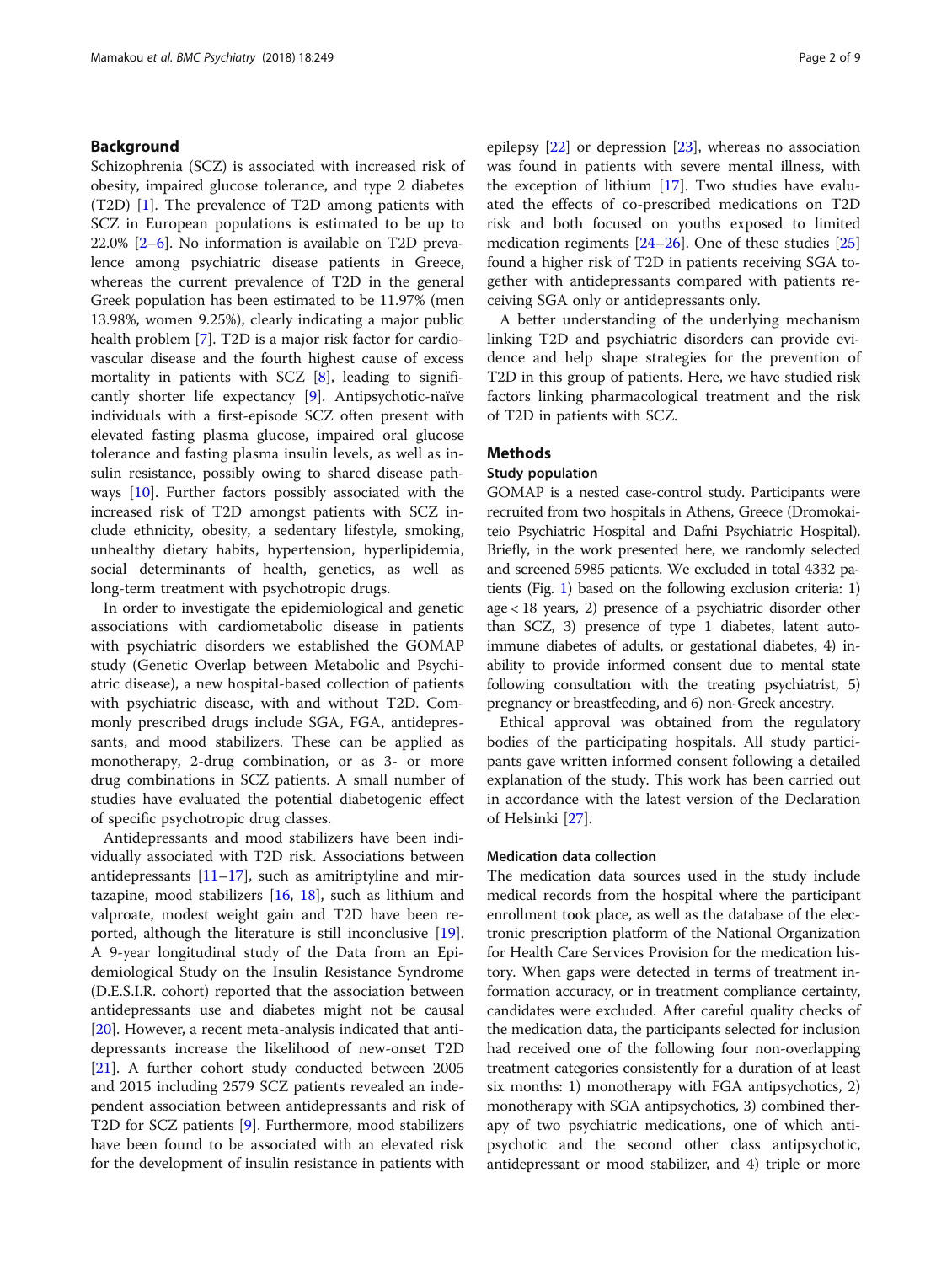<span id="page-2-0"></span>

psychiatric medications, one of which antipsychotic the other as in group before. Individuals switched to another treatment category were excluded from the study, however candidates switched to another regimen of the same category or additionally receiving another regimen of same category remained in the study. Recurrence of schizophrenia during this six months period was handled with application of parenteral aloperidin and benzodiazepine for no longer that 3 days, according to hospital's protocol, a procedure that is not associated with T2D risk and was homogenously applied to all patients requiring it.

#### Study procedure

The fieldwork was carried out between January 2012 and May 2014 and included an interview, a questionnaire concerning lifestyle habits, detailed medical history, treatment information, anthropometric measurements as well as a venous blood draw. Weight, height, waist and hip circumference were recorded for all individuals, and BMI and waist-to-hip ratio were calculated. Furthermore, syndrome profiles of the SCZ subjects were evaluated by performing the 30-item rating the Positive and Negative Syndrome Scale PANSS questionnaire, as adapted and validated for the Greek population [\[28\]](#page-7-0).

Patients had received a diagnosis of SCZ, based on the structured clinical interview of the Diagnostic and Statistical Manual of Mental Disorders, (DSM-IV-TR) [\[29](#page-7-0)]. The diagnostic assessment of T2D was determined as defined by the American Diabetes Association [[30](#page-7-0)]. Further, all individuals were asked to participate in an extensive screening of metabolic parameters.

#### Statistical analysis

Comparisons between categorical and continuous variables were performed through a t-test. Nonparametric Mann-Whitney and Kruskal-Wallis tests were used due to the skewed distributions of some variables. Differences in proportions for outcome variables between groups were compared using Pearson's chi-squared or Fisher's exact test where appropriate. Multivariable logistic analyses were performed to examine associations between clinical important variables (sex, duration of SCZ, number of hospitalizations, psychiatric medication) and T2D status. Age and BMI were systematically introduced in the logistic model (adjusted results). The Benjamini and Hochberg procedure was used to correct for multiple testing [[31](#page-7-0)]. Nominal statistical significance was set at  $p < 0.05$ . The analyses were performed using R (R version 3.2.2; The R Foundation for Statistical Computing, Vienna, Austria).

#### Genotype analysis

A total of 1519 DNA samples from the GOMAP cohort (977 with SCZ, 542 with SCZ and T2D) were genotyped on the Illumina HumanCoreExome (Illumina, San Diego)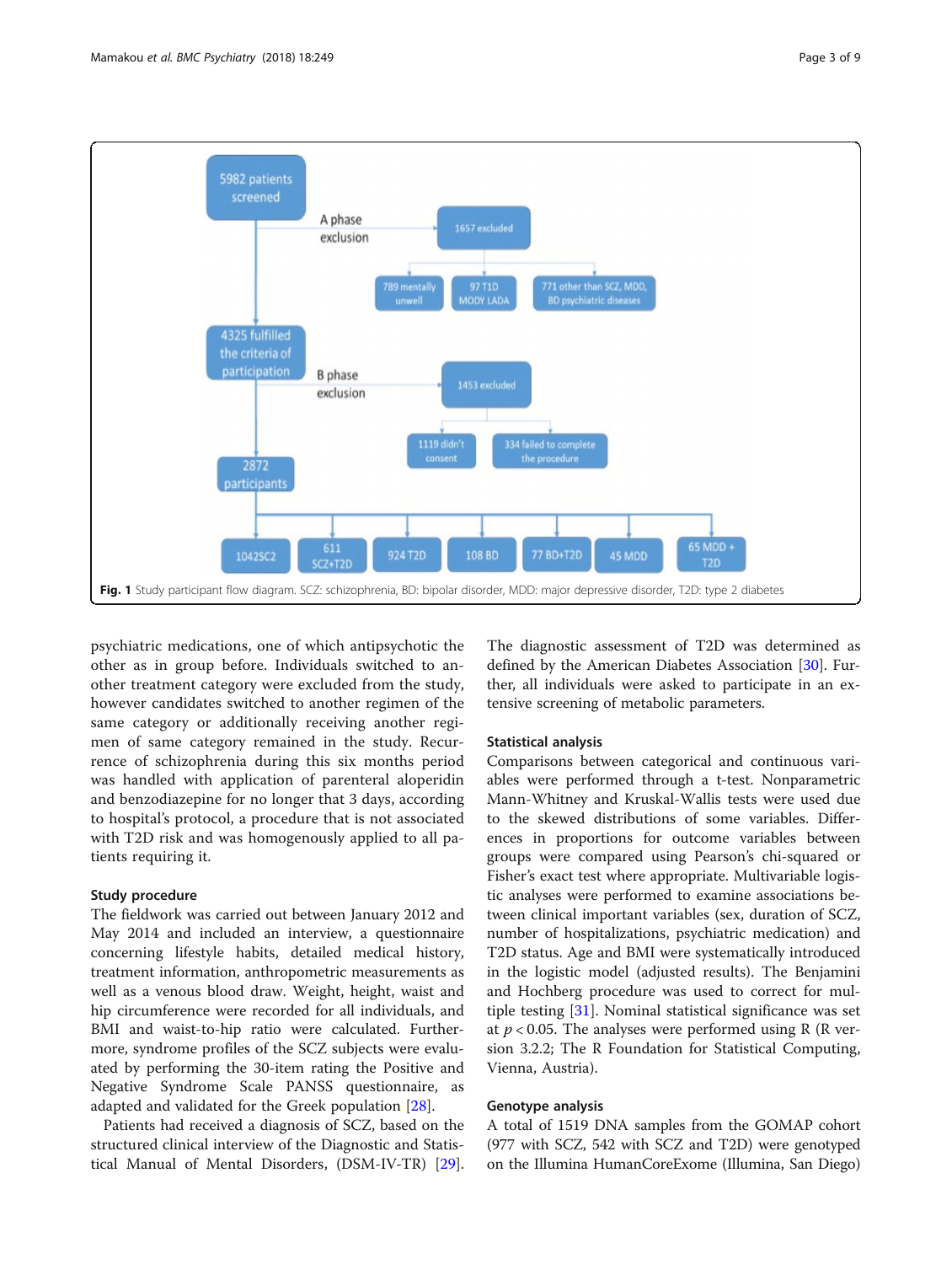chip. Following standard quality control procedures [[32](#page-7-0)], we retained 1429 samples genotyped at 524271 markers. We imputed GOMAP together with two in-house Greek sample collections, ARGO and TEENAGE, using a merged reference panel of UK10K, 1000 Genomes Project and MANOLIS [\[33\]](#page-7-0) (a Greek isolated population) haplotypes using the IMPUTEv2 software [\[34\]](#page-7-0). After filtering for Hardy-Weinberg equilibrium  $(p < 1 \times 10^{-4})$ , IMPUTE v2 info score (info< 0.4) and minor allele frequency < 1%, there were 9,565,382 genetic variants in the dataset. We performed a GWAS on T2D status in the group of patients receiving a combination of three or more drugs  $(n_{cases} = 94, n_{controls} = 121)$ , two of which had to be of the SGA or FGA class. We adjusted for the first 10 components derived from multidimensional scaling (MDS) of GOMAP together with TEENAGE [[35](#page-7-0)] and ARGO. The power of this comparison is very low, but the data are available through the European Genome/Phenome Archive (EGA) for potential future meta-analyses.

#### Results

The clinical and demographic characteristics of participants are displayed in Table 1, and treatment regimens are presented in Table [2](#page-4-0). Of the 1653 participants with SCZ included in our analysis, 611 (36.96%) also had T2D. Our study achieved a collection of 3.2–5.9% of the entire Greek T2D and SCZ comorbid population, calculated according to the T2D general Greek population prevalence and to the European SCZ and T2D comorbidity prevalence, respectively. The whole sample included 672 women (40.7%) and 981 men (59.3%) with mean age 50.22 years (SD 14.03) and mean BMI 27.58 kg/m<sup>2</sup> (SD 5.77).

We considered four non-overlapping treatment categories: those receiving monotherapy with FGA antipsychotics  $(n = 373)$ , those receiving monotherapy with SGA antipsychotics  $(n = 215)$ , those under combined therapy of two psychiatric medications, one of which antipsychotic ( $n = 570$ ), and those under triple or more psychiatric medications, one of which antipsychotic  $(n =$ 232). Consistent with the literature, our study confirms that obesity  $[36, 37]$  $[36, 37]$  $[36, 37]$  $[36, 37]$  $[36, 37]$  and increasing age  $[38, 39]$  $[38, 39]$  $[38, 39]$  $[38, 39]$  represent independent risk factors for T2D in patients with SCZ (Additional file [1](#page-5-0): Table S1). Adjusting for age and BMI (Table [3,](#page-4-0) column 1) the results indicated that sex  $(p = 0.063)$ , SGA  $(p = 0.595)$ , 2-drug combination  $(p = 0.063)$ 0.937), duration of SCZ ( $p = 0.960$ ), number of hospitalisations ( $p = 0.937$ ) and outdoor physical activity in last week ( $p = 0.858$ ), were not significantly associated with risk of T2D. However, the combined use of at least three psychotropic drugs was associated with higher risk of T2D ( $p = 0.035$ ) compared with FGA monotherapy.

Furthermore, in multivariable logistic regression analysis that included adjustment for age, BMI, sex, duration of SCZ and number of hospitalizations, the combination use of at least three psychotropic medications [odds ratio (OR), 95% confidence intervals (CI)] [1.81 (1.22–2.69),  $p = 0.003$ ] was significantly associated with higher risk of T2D (Table [3](#page-4-0)).

**Table 1** Characteristics of 1390 SCZ patients with T2D ( $n = 536$ ) and without T2D ( $n = 854$ )

| Characteristics                                                              | SCZ without T2D<br>$n = 854(61.44\%)$ | SCZ with T <sub>2D</sub><br>$n = 536$ (38.56%) | Corrected<br>$p$ value**** |
|------------------------------------------------------------------------------|---------------------------------------|------------------------------------------------|----------------------------|
| Mean $(SD)^*$                                                                |                                       |                                                |                            |
| Age (years)                                                                  | 45.83 (12.98)                         | 57.07 (12.25)                                  | < 0.0001                   |
| SCZ duration (years)                                                         | 18.57 (11.69)                         | 26.30 (11.61)                                  | < 0.0001                   |
| BMI ( $kg/m2$ )                                                              | 25.97 (4.54)                          | 30.56 (6.75)                                   | < 0.0001                   |
| $n (%)**$                                                                    |                                       |                                                |                            |
| Male                                                                         | 516 (60.42%)                          | 310 (57.84%)                                   | 0.467                      |
| Female                                                                       | 338 (39.58%)                          | 226 (42.16%)                                   |                            |
| Number of subjects who reported outdoor<br>physical activity in last week    | 16 (1.87%)                            | 4(0.75%)                                       | 0.172                      |
| Number of subjects who reported no outdoor<br>physical activity in last week | 838 (98.13%)                          | 532 (99.25%)                                   |                            |
| Median (IQR)***                                                              |                                       |                                                |                            |
| Number of Hospitalizations                                                   | 4.00 (3.00-7.00)                      | $3.00(2.00 - 6.00)$                            | < 0.0001                   |
| Positive Symptoms                                                            | 31.00 (27.00-36.00)                   | 32.00 (27.00-37.00)                            | 0.532                      |
| Negative Symptoms                                                            | 30.00 (26.50-34.00)                   | 30.00 (25.00-34.00)                            | 0.486                      |
| General Psychopathology Scale                                                | 55.00 (48.00-64.00)                   | 54.00 (47.00-64.00)                            | 0.179                      |
| PANSS total score                                                            | 118.00 (105.00-130.50)                | 117.00 (103.00-131.00)                         | 0.467                      |

SD: standard deviation; IQR: interquartile range

 $\check{ }$ t-test,  $\check{ }$ \*\*Wilcoxon Rank Sum test, \*\*\*\*Corrected p-value using Benjamini and Hochberg method for the comparison between SCZ patients with and without T2D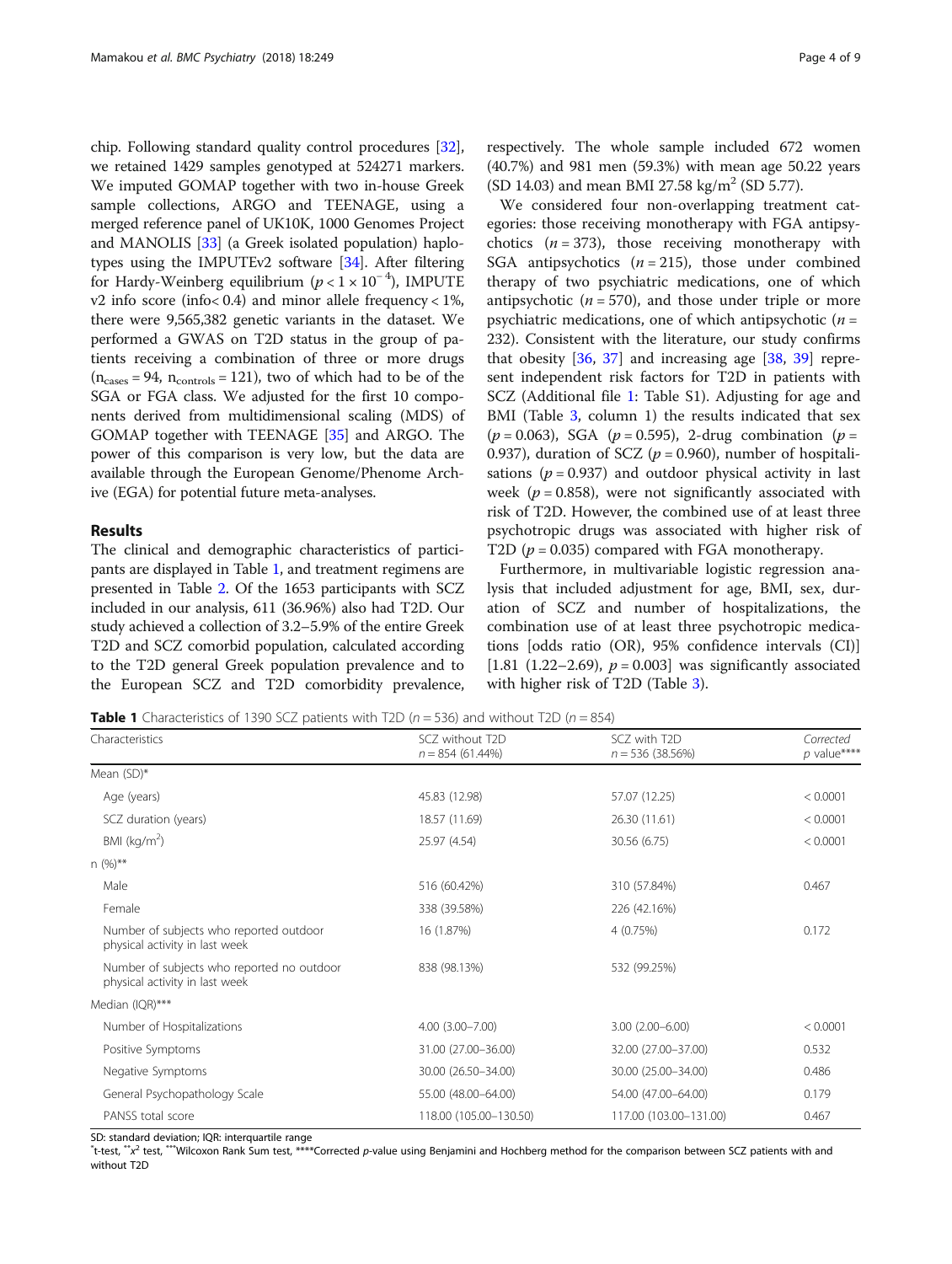<span id="page-4-0"></span>

|                                                                               | SCZ without T2D | SCZ with T2D |
|-------------------------------------------------------------------------------|-----------------|--------------|
| Monotherapy                                                                   |                 |              |
| FGA                                                                           | 246 (17.7%)     | 127 (9.14%)  |
| SGA                                                                           | 126 (9.06%)     | 89 (6.40%)   |
| Combination Therapy                                                           |                 |              |
| 2-Drug Combination (Antipsychotic $+1$ more psychiatric medication)           | 361 (25.97%)    | 209 (15.04%) |
| $\geq$ 3-Drug Combination (Antipsychotic + 2 or more psychiatric medications) | 121 (8.71%)     | 111 (7.99%)  |
|                                                                               |                 |              |

FGA first generation antipsychotics, SGA second generation antipsychotics

We examined the genetic relationship between psychotropic medication and T2D risk in the subset of individuals who were on a polypharmacy medication regimen in the GOMAP cohort. No significant findings were observed, likely due to small sample size and low power (Additional file [1](#page-5-0): Figure S1 and S2).

#### **Discussion**

We have established a novel case-control sample collection (GOMAP) with extensive phenotyping to examine clinical epidemiological factors that may increase the risk of T2D in patients with SCZ. We identify a previously unreported association between T2D and the concomitant prescription of three or more different psychotropic medication classes, including at least one antipsychotic, when compared to FGA monotherapy.

We do not identify SGA as a significant risk factor compared to FGA, despite high power to detect moderate effects (86% power to detect an OR of 2). Both FGA and SGA have been previously linked to an increased risk of T2D [\[40](#page-7-0)–[43](#page-7-0)]. While some studies suggest that SGA use is associated with a higher risk of T2D development compared to FGA use [\[24,](#page-7-0) [44\]](#page-7-0), others were inconclusive [[42](#page-7-0)]. One possible explanation is that there is no difference in diabetogenic effect between SGA and FGA [\[45\]](#page-7-0). A recent meta-analysis [\[17\]](#page-7-0) demonstrated that individual FGA and SGA drugs were associated with higher T2D risk, but did not find a significant difference in T2D risk between drugs of these classes. In addition, a systematic review of 22 randomized control trials detected no difference in glycemic effect of antipsychotics versus placebo [\[46\]](#page-7-0).

It is also possible that we did not detect a difference in T2D risk between SGA and FGA use because of varying diabetogenic profiles among the individual drugs within these classes [\[47](#page-7-0)–[49\]](#page-7-0). There is conflicting evidence for differential diabetogenic effects of antipsychotics of the same class [\[50](#page-7-0)]. For example [[51](#page-8-0)], the SGA aripiprazole has been associated with decreased T2D risk in first-episode patients with SCZ, while olanzapine (SGA), low-potency FGAs and clozapine (SGA) have all been found to increase T2D risk [[51](#page-8-0)]. Conversely, the SGA risperidone has been shown to confer a similar diabetogenic risk to FGAs [[52](#page-8-0)]. A further study found no statistically significant differences in fasting glucose between patients receiving FGA and SGA when patients treated with clozapine and olanzapine were excluded [\[53\]](#page-8-0). Further, the inconsistency of these findings in the literature could be partly due to unmeasured confounding factors [[54\]](#page-8-0), such as genetic background. For example, the Australian National Survey of Psychosis has shown that antipsychotic treatment had no

| Variables                                                      | Crude <sup>a</sup>                |                   | Adjusted <sup>c</sup>         |            |
|----------------------------------------------------------------|-----------------------------------|-------------------|-------------------------------|------------|
|                                                                | OR (95%CI)                        | Corrected p-value | OR (95%CI)                    | $p$ -value |
| Sex<br>(Reference group = Female)                              | 1.38 (1.06-1.81)                  | 0.063             | 1.42 (1.08–1.85) <sup>a</sup> | 0.0112     |
| Psychiatric Medication<br>(Reference group = FGA)              |                                   |                   |                               |            |
| SGA                                                            | $1.27(0.84 - 1.93)$               | 0.595             | 1.27 (0.84-1.93)              | 0.259      |
| 2-Drug Combination                                             | $0.96(0.69 - 1.33)$               | 0.937             | $0.98(0.71 - 1.35)$           | 0.885      |
| $\geq$ 3-Drug Combination                                      | $1.75$ (1.19 - 2.59) <sup>b</sup> | 0.035             | 1.81 $(1.22 - 2.69)^b$        | 0.003      |
| Number of hospitalizations                                     | $1.00(0.96 - 1.03)$               | 0.937             | $0.99(0.96 - 1.03)$           | 0.749      |
| Duration of SCZ                                                | $1.00(0.98 - 1.02)$               | 0.960             | $1.00(0.98 - 1.02)$           | 0.975      |
| Outdoor Physical activity in last week: (reference group = No) | $0.62(0.16 - 2.38)$               | 0.858             | $0.71(0.19 - 2.66)$           | 0.613      |

Table 3 Crude and adjusted odds ratios (OR) of T2D occurrence based on logistic regression modelling among patients with SCZ

<sup>a</sup>adjusted for age and BMI

**b**Significant predictor of T2D among SCZ patients

Adjusted for age, BMI, sex, duration of SCZ and number of hospitalizations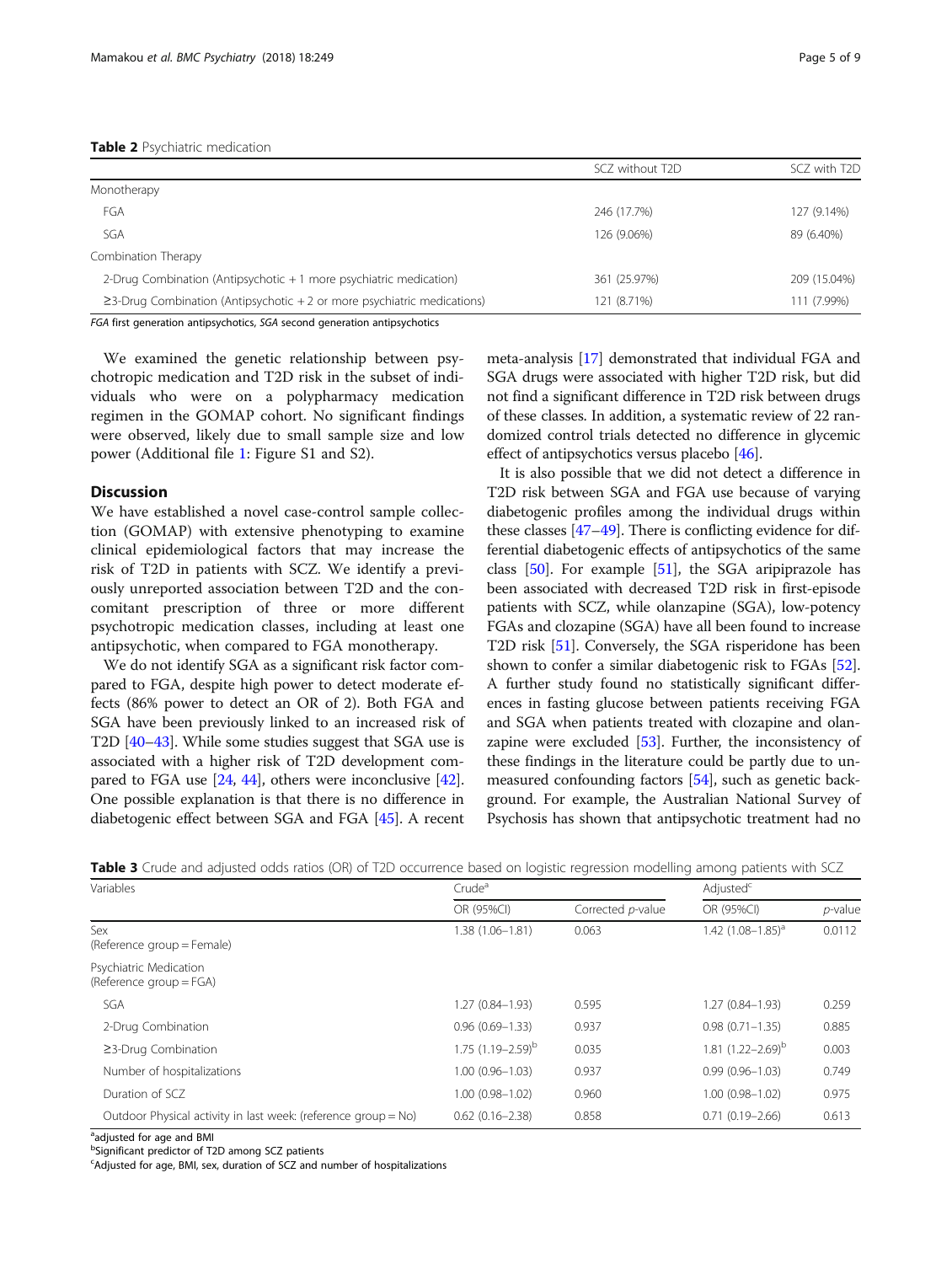<span id="page-5-0"></span>additional impact on T2D risk in those with a T2D family history, whereas antipsychotics increased T2D risk in those without a T2D family history [[39](#page-7-0)].

A recent meta-analysis of studies on comorbid SCZ with T2D in China showed that duration of schizophrenia (> 10 years) is a significant risk factor for T2D development [[55](#page-8-0)]. We observed similar statistically significant results, but no association when we dichotomized SCZ duration into less or more than 10 years (OR 1.46, 95% CI: 0.89– 2.4). We do not identify association between PANSS psychopathology scores, examined separately for positive symptoms, negative symptoms and the total score with T2D risk. A single study has shown an inverse relationship between PANSS score and BMI in SCZ patients, but contains no information on T2D prevalence [\[56\]](#page-8-0). Moreover, we do not find an association between physical activity and T2D in SCZ; this may be due to the effect of hospitalization, which results in a largely uniform environment in terms of physical activity and nutrition.

Many combinations of different classes of medications were used for the management of SCZ in our sample; this does not allow us to perform robust sub-analysis to examine the diabetogenic effect of different classes of medications, because of the small number of patients in each category. Importantly, we identify a significant risk attributable to the potential diabetogenic effect of psychotropic combinations, which are frequently applied in SCZ treatment, though we attempted no such association analysis for antidepressants or mood stabilizers applied as monotherapy given our small sample size in these groups respectively. To date, most studies have not extensively considered other medication variables or their combinations. Similarly, a recent study [\[25](#page-7-0)] on youths identified a higher risk of T2D in patients receiving SGA together with antidepressants compared with patients receiving only SGA or only antidepressants. Moreover, no difference in T2D occurrence was detected between receiving stimulants concomitantly to SGA, as compared with SGA only. There is further acknowledgement that the increase in T2D risk in SGA-exposed youths remains small. Both studies emphasize the importance of including all psychotropic regimens received by SCZ patients when analyzing T2D risk to avoid missing synergy in this direction. Our study demonstrates the effect of combined psychiatric medication on T2D risk. Given the widespread use of combined categories of psychiatric medications, we suggest future studies should prospectively explore the effect of different treatment options on type 2 diabetes incidences, in order to formulate clinical guidelines.

A limitation of our study is that we only had access to retrospective medication information of up to six months prior to study commencement. This means that metabolic adverse effects of drugs beyond that period could not be accounted for and we cannot evaluate the effect of previous treatment regimens on T2D risk. Further we cannot make inferences about T2D causality, medication dose-effect, additional medication categories effect, differences in medication effects when patients are drug-naïve, or experience first SCZ episode; nor how effective, in terms of T2D prophylaxis, switching from one medication category to another might be. Additional factors that should be considered in a study of the metabolic effects of antipsychotic medications are duration of treatment [[51](#page-8-0), [57](#page-8-0)] and body weight before treatment initiation. Due to limited sample size it was not possible to study the effect of specific psychotropic medications, or various combinations thereof.

However, this study has examined a relatively large number of hospitalized participants, who have been carefully selected and ascertained for T2D and SCZ diagnoses based on established criteria rather than self-reporting. The homogeneity in the ethnicity of the studied population limits the potential for ancestry bias. Furthermore, our study is estimated to have collected 3.2–5.9% of the entire Greek T2D and SCZ comorbid population. We were further able to assess the effect of psychotropic medication in the context of SCZ alone, rather than having to account for several different psychiatric diagnoses [[58](#page-8-0)]. Adherence to treatment was strictly inspected.

While the genetic analysis did not yield any robust signals, it might prove useful in downstream meta-analyses. The genotype data used here have been made available through the European Genome/Phenome Archive.

#### Conclusions

Our findings indicate that a triple-drug combination therapy for patients with SCZ is associated with increased risk of T2D compared with treatment involving FGA. Future studies should explore the research hypothesis that maximization of monotherapy doses or switch to a different antipsychotic class may be associated with decreased diabetogenic effect as compared with the addition of multiple antipsychotic medications.

#### Additional file

[Additional file 1:](https://doi.org/10.1186/s12888-018-1826-4) Combination therapy as a potential risk factor for the development of type 2 diabetes in patients with schizophrenia: the GOMAP study. Description of survey flow. Diagnostic assessment of T2D and psychiatric disease. Physical assessments. Table S1. T2D occurrence based on simple logistic regression modelling among patients with SCZ. Figure S1. Manhattan plot of association results from a GWAS on T2D in individuals receiving a combination of three or more psychotropic drugs, including one FGA and one SGA. For each of the 9,565,382 analysed variants the  $-\log 10$  of the  $p$ -value is plotted against its chromosomal position. Blue and red lines indicate suggestive  $(p < 5*10^{-6})$  and oenome-wide (p < 5\*10<sup>-8</sup>) significance. Figure S2. Quantile-quantile plot of association results from a GWAS on T2D in individuals receiving a combination of three or more psychotropic drugs, including one FGA and one SGA. For each SNP the –log10 of the p-value is plotted against its expected value under the null distribution. (DOCX 219 kb)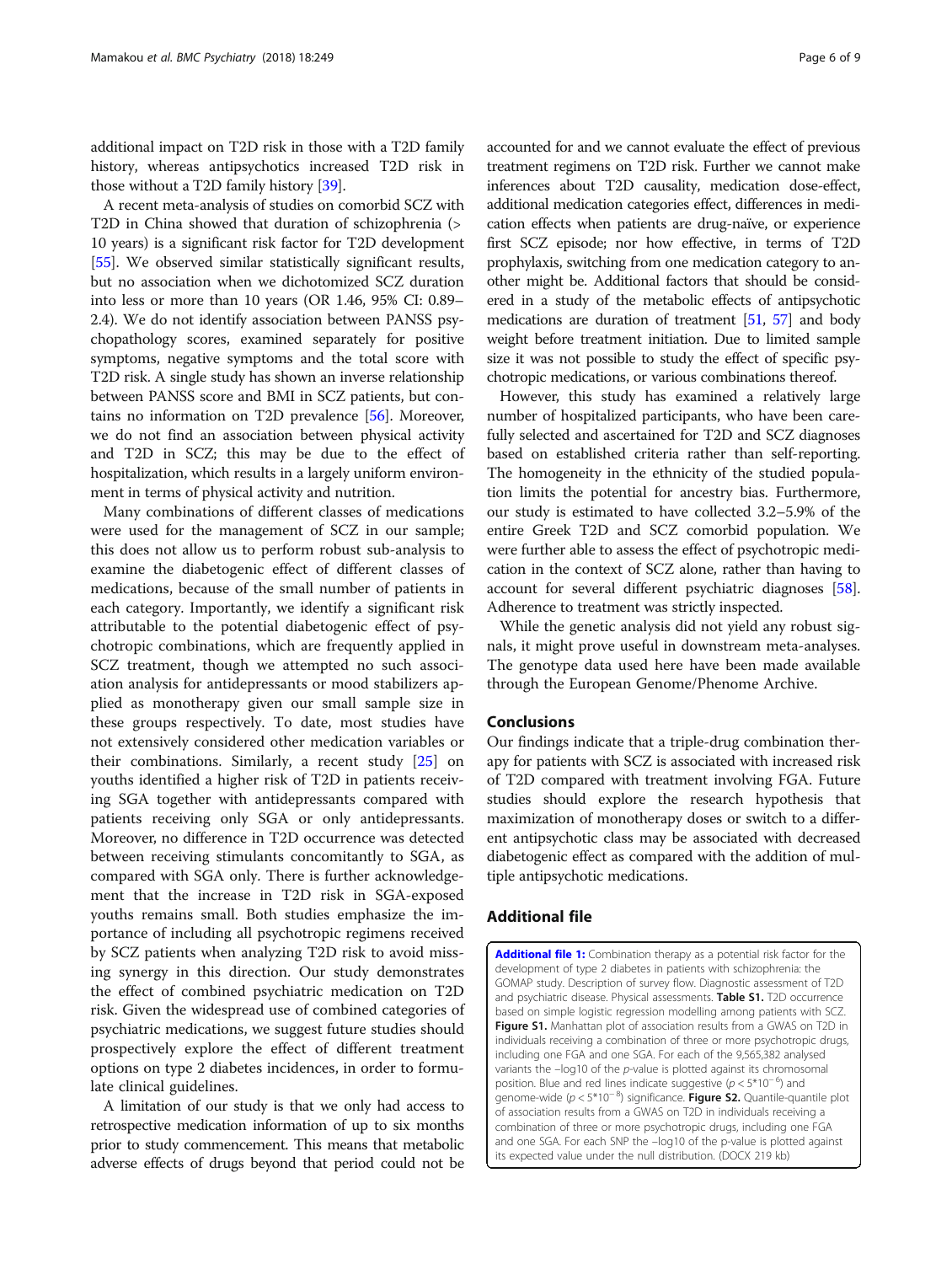#### <span id="page-6-0"></span>Abbreviations

BMI: Body mass index; CI: Confidence intervals; D.E.S.I.R.: Epidemiological Study on the Insulin Resistance Syndrome; DSM-IV-TR: Diagnostic and Statistical Manual of Mental Disorders; EGA: European Genome/Phenome Archive; FGA: First-generation antipsychotics; GOMAP: Genetic Overlap between Metabolic and Psychiatric disease; MDS: Multidimensional scaling; OR: Odds ratios; PANSS: Positive and Negative Syndrome Scale; SCZ: Schizophrenia; SD: Standard deviation; SGA: Second-generation antipsychotics; T2D: Type 2 Diabetes

#### Acknowledgements

We thank all participants, clinicians, nurses and study participants for their contribution in the GOMAP study.

#### Funding

This work was funded by Wellcome [098051]. The funding body had no role in the design of the study and collection, analysis, and interpretation of data and in writing the manuscript.

#### Availability of data and materials

Genetic data for the GOMAP study have been deposited to the European Genome-Phenome Archive (EGA), under accession number EGAS00001002723.

#### Authors' contributions

VM conceived the study, developed the trial, organized the collection team and drafted the manuscript. SH contributed the genetic analyses. EZ contributed to the sample collection and data entry. ET contributed to the statistical analysis. EM contributed to the preparation of the data. IS contributed to the sample and data collection. NT contributed to the study and trial development throughout literature review and data analysis. AT, GD and KL contributed to the study development. LS and WR contributed to phenotype cleaning. AK and EG contributed to the sample and data collection. FG and VK contributed to the psychiatric literature review. BP and KK contributed to the data analysis and manuscript drafting. EZ conceived the study, supervised and defined the scientific framework of the work. All authors critically revised the manuscript. All authors read and approved the final manuscript.

#### Ethics approval and consent to participate

Ethical permission was obtained from Dromokaiteio Psychiatric Hospital Athens ethics committee, Dafni Psychiatric Hospital Athens ethics committee, Hippokrateio General Hospital Athens ethics committee, Laiko General Hospital Athens ethics committee, Eginiteio General Hospital Athens ethics committee. All study participants gave written informed consent following a detailed explanation of the study. This work has been carried out in accordance with the latest version of the Declaration of Helsinki.

#### Consent for publication

Not applicable

#### Competing interests

The authors declare that they have no competing interests

#### Publisher's Note

Springer Nature remains neutral with regard to jurisdictional claims in published maps and institutional affiliations.

#### Author details

<sup>1</sup>Medical School, National and Kapodistrian University Athens, 75 M. Assias Street, 115 27 Athens, Greece. <sup>2</sup>Dromokaiteio Psychiatric Hospital, 124 61 Athens, Greece. <sup>3</sup>Wellcome Sanger Institute, Hinxton, Cambridge, HH CB10 1, UK. <sup>4</sup> Department of Oncology and Metabolism, University of Sheffield, Sheffield, UK. <sup>5</sup>School of Information Sciences and Technology, Department of Statistics, Athens University of Economics and Business, 10434 Athens, Greece. <sup>6</sup>William Harvey Research Institute, Barts and The London School of Medicine and Dentistry, Queen Mary University of London, EC1M 6BQ, London, UK. <sup>7</sup>Department of Gastroenterology, Gennimatas General Hospital, 11527 Athens, Greece. <sup>8</sup>Dafni Psychiatric Hospital, 12462 Athens, Greece.<br><sup>9</sup>Wellcome Contre for Human Gonetics, University of Oxford, Oxford, UK. Wellcome Centre for Human Genetics, University of Oxford, Oxford, UK. 10Oxford Centre for Diabetes Endocrinology and Metabolism, Oxford, UK. <sup>11</sup>National and Kapodistrian University of Athens, Department of Biology,

Athens, Panepistimioupolis, Anollisia, 15771 Athens, Greece. <sup>12</sup>Early Psychosis Unit, 1st Department of Psychiatry, Eginition Hospital, Medical School, National and Kapodistrian University of Athens, 11527 Athens, Greece. <sup>13</sup>Department of Nutrition-Dietetics, Harokopio University, 17671 Athens, Greece. <sup>14</sup>1st Psychiatric Department, Eginition Hospital, Medical School, National and Kapodistrian University of Athens, 11527 Athens, Greece. <sup>15</sup>Diabetes Centre, 2nd Department of Internal Medicine, Hippokration General Hospital, Medical School, National and Kapodistrian University of Athens, 11527 Athens, Greece. <sup>16</sup>First Department of Propaedeutic Internal Medicine, National and Kapodistrian University of Athens, Medical School, Laiko General Hospital, 11527 Athens, Greece.

#### Received: 26 January 2018 Accepted: 23 July 2018 Published online: 02 August 2018

#### References

- 1. Suvisaari J, Keinanen J, Eskelinen S, Mantere O. Diabetes and Schizophrenia. Curr Diab Rep. 2016;16(2):16. [https://doi.org/10.1007/s11892-015-0704-4.](https://doi.org/10.1007/s11892-015-0704-4)
- 2. Mitchell AJ, Vancampfort D, De Herdt A, Yu W, De Hert M. Is the prevalence of metabolic syndrome and metabolic abnormalities increased in early schizophrenia? A comparative meta-analysis of first episode, untreated and treated patients. Schizophr Bull. 2013;39(2):295–305. [https://doi.org/10.1093/](https://doi.org/10.1093/schbul/sbs082) [schbul/sbs082](https://doi.org/10.1093/schbul/sbs082).
- 3. Collaboration NCDRF. Worldwide trends in diabetes since 1980: A pooled analysis of 751 population-based studies with 4.4 million participants. Lancet. 2016;387(10027):1513–30. [https://doi.org/10.1016/S0140-6736\(16\)00618-8.](https://doi.org/10.1016/S0140-6736(16)00618-8)
- 4. Liatis S, Dafoulas GE, Kani C, Politi A, Litsa P, Sfikakis PP, Makrilakis K. The prevalence and treatment patterns of diabetes in the Greek population based on real-world data from the nation-wide prescription database. Diabetes Res Clin Pract. 2016;118:162–7. [https://doi.org/10.1016/j.diabres.](https://doi.org/10.1016/j.diabres.2016.06.018) [2016.06.018.](https://doi.org/10.1016/j.diabres.2016.06.018)
- 5. Suvisaari J, Perala J, Saarni SI, Harkanen T, Pirkola S, Joukamaa M, Koskinen S, Lonnqvist J, Reunanen A. Type 2 diabetes among persons with schizophrenia and other psychotic disorders in a general population survey. Eur Arch Psychiatry Clin Neurosci. 2008;258(3):129–36. [https://doi.org/10.1007/s00406-007-0762-y.](https://doi.org/10.1007/s00406-007-0762-y)
- 6. Steylen PM, van der Heijden FM, Kok HD, Sijben NA, Verhoeven WM. Cardiometabolic comorbidity in antipsychotic treated patients: need for systematic evaluation and treatment. Int J Psychiatry Clin Pract. 2013;17(2): 125–30. [https://doi.org/10.3109/13651501.2013.779000.](https://doi.org/10.3109/13651501.2013.779000)
- 7. Tsirona S, Katsaros F, Bargiota A, Polyzos SA, Arapoglou G, Koukoulis GN. Prevalence and determinants of type 2 diabetes mellitus in a Greek adult population. Hormones. 2016;15(1):88–98. [https://doi.org/10.14310/horm.](https://doi.org/10.14310/horm.2002.1662) [2002.1662](https://doi.org/10.14310/horm.2002.1662).
- 8. Das-Munshi J, Chang CK, Dutta R, Morgan C, Nazroo J, Stewart R, Prince MJ. Ethnicity and excess mortality in severe mental illness: a cohort study. Lancet Psychiatry. 2017;4(5):389–99. [https://doi.org/10.1016/S2215-](https://doi.org/10.1016/S2215-0366(17)30097-4) [0366\(17\)30097-4](https://doi.org/10.1016/S2215-0366(17)30097-4).
- 9. Perez-Pinar M, Mathur R, Foguet Q, Ayis S, Robson J, Ayerbe L. Cardiovascular risk factors among patients with schizophrenia, bipolar, depressive, anxiety, and personality disorders. Eur Psychiatry. 2016;35:8–15. [https://doi.org/10.1016/j.eurpsy.2016.02.004.](https://doi.org/10.1016/j.eurpsy.2016.02.004)
- 10. Pillinger T, Beck K, Gobjila C, Donocik JG, Jauhar S, Howes OD. Impaired glucose homeostasis in first-episode schizophrenia: a systematic review and meta-analysis. JAMA Psychiatry. 2017; [https://doi.org/10.1001/jamapsychiatry.](https://doi.org/10.1001/jamapsychiatry.2016.3803) [2016.3803](https://doi.org/10.1001/jamapsychiatry.2016.3803).
- 11. Blumenthal SR, Castro VM, Clements CC, Rosenfield HR, Murphy SN, Fava M, Weilburg JB, Erb JL, Churchill SE, Kohane IS, et al. An electronic health records study of long-term weight gain following antidepressant use. JAMA Psychiatry. 2014;71(8):889–96. <https://doi.org/10.1001/jamapsychiatry.2014.414>.
- 12. Kivimaki M, Hamer M, Batty GD, Geddes JR, Tabak AG, Pentti J, Virtanen M, Vahtera J. Antidepressant medication use, weight gain, and risk of type 2 diabetes: a population-based study. Diabetes Care. 2010;33(12):2611–6. <https://doi.org/10.2337/dc10-1187>.
- 13. Rubin RR, Ma Y, Peyrot M, Marrero DG, Price DW, Barrett-Connor E, Knowler WC. Diabetes prevention program research G: antidepressant medicine use and risk of developing diabetes during the diabetes prevention program and diabetes prevention program outcomes study. Diabetes Care. 2010; 33(12):2549–51. <https://doi.org/10.2337/dc10-1033>.
- 14. Anderson RJ, Gott BM, Sayuk GS, Freedland KE, Lustman PJ. Antidepressant pharmacotherapy in adults with type 2 diabetes: rates and predictors of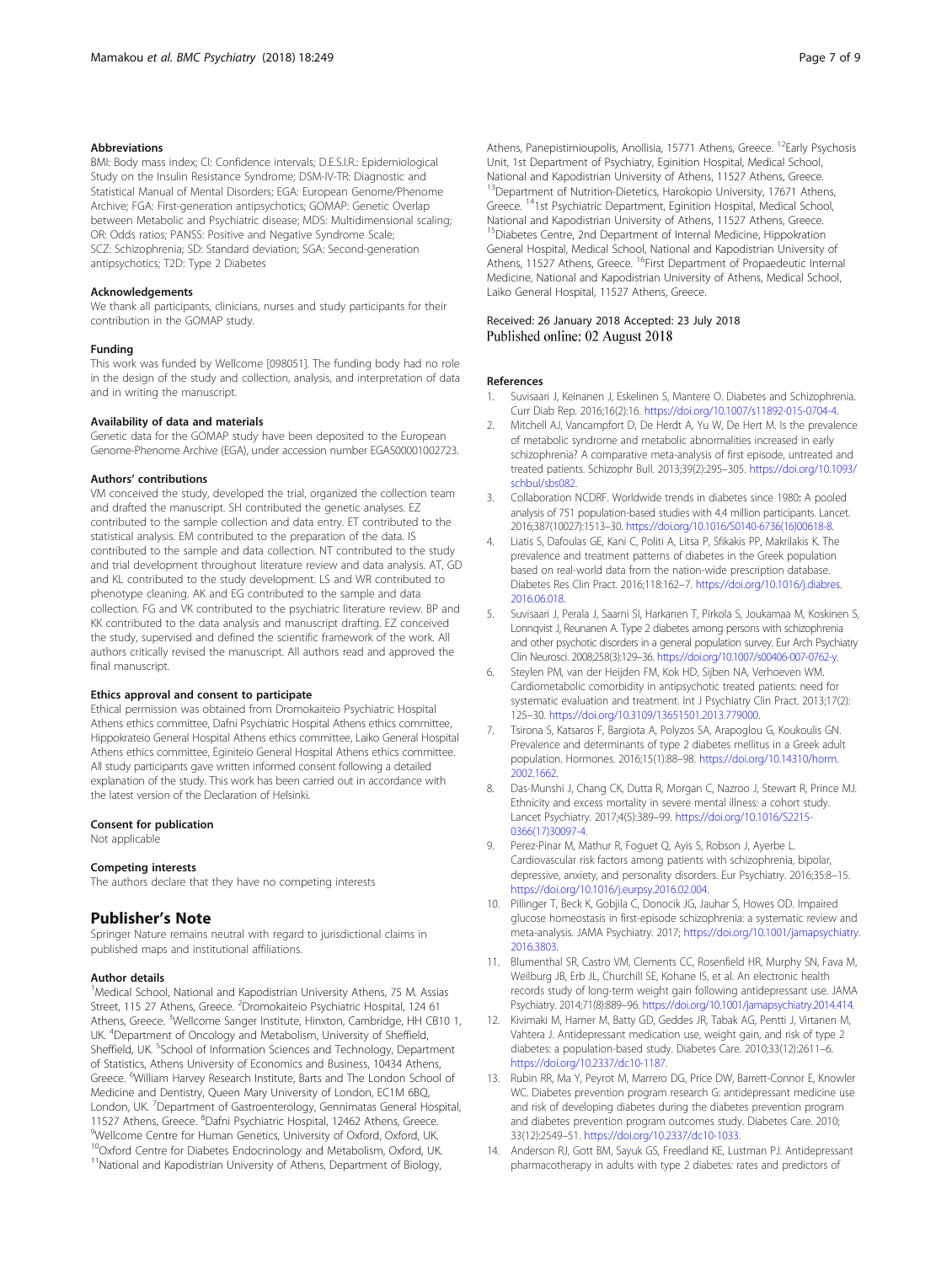<span id="page-7-0"></span>initial response. Diabetes Care. 2010;33(3):485–9. [https://doi.org/10.2337/](https://doi.org/10.2337/dc09-1466) [dc09-1466](https://doi.org/10.2337/dc09-1466).

- 15. Kivimaki M, Tabak AG, Lawlor DA, Batty GD, Singh-Manoux A, Jokela M, Virtanen M, Salo P, Oksanen T, Pentti J, et al. Antidepressant use before and after the diagnosis of type 2 diabetes: a longitudinal modeling study. Diabetes Care. 2010;33(7):1471–6. <https://doi.org/10.2337/dc09-2359>.
- 16. Zuo S, Fries BE, Szafara K, Regal R. Valproic Acid as a potentiator of metabolic syndrome in institutionalized residents on concomitant antipsychotics: fat chance, or slim to none? P T. 2015;40(2):126–32.
- 17. Vancampfort D, Correll CU, Galling B, Probst M, De Hert M, Ward PB, Rosenbaum S, Gaughran F, Lally J, Stubbs B. Diabetes mellitus in people with schizophrenia, bipolar disorder and major depressive disorder: a systematic review and large scale meta-analysis. World Psychiatry. 2016; 15(2):166–74. [https://doi.org/10.1002/wps.20309.](https://doi.org/10.1002/wps.20309)
- 18. McKnight RF, Adida M, Budge K, Stockton S, Goodwin GM, Geddes JR. Lithium toxicity profile: a systematic review and meta-analysis. Lancet. 2012; 379(9817):721–8. [https://doi.org/10.1016/S0140-6736\(11\)61516-X](https://doi.org/10.1016/S0140-6736(11)61516-X).
- 19. Kivimaki M, Batty GD. Commentary: antidepressants and diabetes risk: why are there discrepant findings from cohort studies based on patient records and those based on serial phenotyping? Int J Epidemiol. 2015;44(6):1940–2. <https://doi.org/10.1093/ije/dyv186>.
- 20. Azevedo Da Silva M, Dugravot A, Balkau B, Roussel R, Fumeron F, Elbaz A, Canonico M, Singh-Manoux A, Nabi H, Group DESIRS: Antidepressant medication use and trajectories of fasting plasma glucose, glycated haemoglobin, beta-cell function and insulin sensitivity: a 9-year longitudinal study of the D.E.S.I.R. cohort. Int J Epidemiol 2015, [https://doi.org/10.1093/](https://doi.org/10.1093/ije/dyv153) [ije/dyv153.](https://doi.org/10.1093/ije/dyv153)
- 21. Bhattacharjee S, Bhattacharya R, Kelley GA, Sambamoorthi U. Antidepressant use and new-onset diabetes: a systematic review and meta-analysis. Diabetes Metab Res Rev. 2013;29(4):273–84. <https://doi.org/10.1002/dmrr.2393>.
- 22. Belcastro V, D'Egidio C, Striano P, Verrotti A. Metabolic and endocrine effects of valproic acid chronic treatment. Epilepsy Res. 2013;107(1–2):1–8. [https://](https://doi.org/10.1016/j.eplepsyres.2013.08.016) [doi.org/10.1016/j.eplepsyres.2013.08.016](https://doi.org/10.1016/j.eplepsyres.2013.08.016).
- 23. Chien IC, Wu EL, Lin CH, Chou YJ, Chou P. Prevalence of diabetes in patients with major depressive disorder: a population-based study. Compr Psychiatry. 2012;53(5):569–75. [https://doi.org/10.1016/j.comppsych.2011.06.004.](https://doi.org/10.1016/j.comppsych.2011.06.004)
- 24. Galling B, Roldan A, Nielsen RE, Nielsen J, Gerhard T, Carbon M, Stubbs B, Vancampfort D, De Hert M, Olfson M, et al. Type 2 diabetes mellitus in youth exposed to antipsychotics: a systematic review and meta-analysis. JAMA Psychiatry. 2016; [https://doi.org/10.1001/jamapsychiatry.2015.2923.](https://doi.org/10.1001/jamapsychiatry.2015.2923)
- 25. Rubin DM, Kreider AR, Matone M, Huang YS, Feudtner C, Ross ME, Localio AR. Risk for incident diabetes mellitus following initiation of secondgeneration antipsychotics among Medicaid-enrolled youths. JAMA Pediatr. 2015;169(4):e150285. <https://doi.org/10.1001/jamapediatrics.2015.0285>.
- 26. Bobo WV, Cooper WO, Stein CM, Olfson M, Graham D, Daugherty J, Fuchs DC, Ray WA. Antipsychotics and the risk of type 2 diabetes mellitus in children and youth. JAMA Psychiatry. 2013;70(10):1067–75. [https://doi.org/](https://doi.org/10.1001/jamapsychiatry.2013.2053) [10.1001/jamapsychiatry.2013.2053.](https://doi.org/10.1001/jamapsychiatry.2013.2053)
- 27. General Assembly of the World Medical A. World Medical Association Declaration of Helsinki: ethical principles for medical research involving human subjects. J Am Coll Dent. 2014;81(3):14–8.
- 28. Lykouras L, Oulis P, Psarros K, Daskalopoulou E, Botsis A, Christodoulou GN, Stefanis C. Five-factor model of schizophrenic psychopathology: how valid is it? Eur Arch Psychiatry Clin Neurosci. 2000;250(2):93–100.
- 29. Trull TJ, Verges A, Wood PK, Jahng S, Sher KJ. The structure of diagnostic and statistical manual of mental disorders (4th edition, text revision) personality disorder symptoms in a large national sample. Personal Disord. 2012;3(4):355–69. [https://doi.org/10.1037/a0027766.](https://doi.org/10.1037/a0027766)
- 30. American Diabetes A: Standards of medical care in diabetes--2014. Diabetes Care 2014, 37 Suppl 1:S14–S80, doi:<https://doi.org/10.2337/dc14-S014>.
- 31. Benjamini, Yoav & Hochberg, Yosef. (1995). Controlling The False Discovery Rate - A Practical And Powerful Approach To Multiple Testing. J Royal Statist Soc Series B 57. 1995; 289–300. [https://doi.org/10.2307/2346101.](https://doi.org/10.2307/2346101)
- 32. Panoutsopoulou K, Hatzikotoulas K, Xifara DK, Colonna V, Farmaki AE, Ritchie GR, Southam L, Gilly A, Tachmazidou I, Fatumo S, et al. Genetic characterization of Greek population isolates reveals strong genetic drift at missense and trait-associated variants. Nat Commun. 2014;5:5345. [https://](https://doi.org/10.1038/ncomms6345) [doi.org/10.1038/ncomms6345.](https://doi.org/10.1038/ncomms6345)
- 33. Southam L, Gilly A, Suveges D, Farmaki AE, Schwartzentruber J, Tachmazidou I, Matchan A, Rayner NW, Tsafantakis E, Karaleftheri M, et al. Whole genome sequencing and imputation in isolated populations identify

genetic associations with medically-relevant complex traits. Nat Commun. 2017;8:15606. [https://doi.org/10.1038/ncomms15606.](https://doi.org/10.1038/ncomms15606)

- 34. Howie B, Fuchsberger C, Stephens M, Marchini J, Abecasis GR. Fast and accurate genotype imputation in genome-wide association studies through pre-phasing. Nat Genet. 2012;44(8):955–9. [https://doi.org/10.1038/ng.2354.](https://doi.org/10.1038/ng.2354)
- 35. Ntalla I, Giannakopoulou M, Vlachou P, Giannitsopoulou K, Gkesou V, Makridi C, Marougka M, Mikou G, Ntaoutidou K, Prountzou E, et al. Body composition and eating behaviours in relation to dieting involvement in a sample of urban Greek adolescents from the TEENAGE (TEENs of Attica: Genes & Environment) study. Public Health Nutr. 2014;17(3):561–8. [https://](https://doi.org/10.1017/S1368980013000074) [doi.org/10.1017/S1368980013000074](https://doi.org/10.1017/S1368980013000074).
- 36. Mishra GD, Carrigan G, Brown WJ, Barnett AG, Dobson AJ. Short-term weight change and the incidence of diabetes in midlife: results from the Australian longitudinal study on Women's health. Diabetes Care. 2007;30(6): 1418–24. [https://doi.org/10.2337/dc06-2187.](https://doi.org/10.2337/dc06-2187)
- 37. Jacobs-van der Bruggen MA, Spijkerman A, van Baal PH, Baan CA, Feskens EJ, Picavet HS, van der AD VWM. Weight change and incident diabetes: addressing an unresolved issue. Am J epidemiol. 2010;172(3):263–70. [https://doi.org/10.1093/aje/kwq134.](https://doi.org/10.1093/aje/kwq134)
- 38. Koloverou E, Panagiotakos DB, Pitsavos C, Chrysohoou C, Georgousopoulou EN, Pitaraki E, Metaxa V, Stefanadis C, Group AS. 10-year incidence of diabetes and associated risk factors in Greece: the ATTICA study (2002-2012). Rev Diabet Stud. 2014;11(2):181–9. [https://doi.org/10.1900/RDS.2014.11.181.](https://doi.org/10.1900/RDS.2014.11.181)
- 39. Foley DL, Mackinnon A, Morgan VA, Watts GF, Castle DJ, Waterreus A, Galletly CA. Effect of age, family history of diabetes, and antipsychotic drug treatment on risk of diabetes in people with psychosis: a population-based cross-sectional study. Lancet Psychiatry. 2015;2(12):1092–8. [https://doi.org/](https://doi.org/10.1016/S2215-0366(15)00276-X) [10.1016/S2215-0366\(15\)00276-X](https://doi.org/10.1016/S2215-0366(15)00276-X).
- 40. Okumura Y, Ito H, Kobayashi M, Mayahara K, Matsumoto Y, Hirakawa J. Prevalence of diabetes and antipsychotic prescription patterns in patients with schizophrenia: a nationwide retrospective cohort study. Schizophr Res. 2010;119(1–3):145–52. <https://doi.org/10.1016/j.schres.2010.02.1061>.
- 41. Choong E, Bondolfi G, Etter M, Jermann F, Aubry JM, Bartolomei J, Gholam-Rezaee M, Eap CB. Psychotropic drug-induced weight gain and other metabolic complications in a Swiss psychiatric population. J Psychiatr Res. 2012;46(4):540–8. [https://doi.org/10.1016/j.jpsychires.2012.01.014.](https://doi.org/10.1016/j.jpsychires.2012.01.014)
- 42. Hartling L, Abou-Setta AM, Dursun S, Mousavi SS, Pasichnyk D, Newton AS. Antipsychotics in adults with schizophrenia: comparative effectiveness of first-generation versus second-generation medications: a systematic review and meta-analysis. Ann Intern Med. 2012;157(7):498–511. [https://doi.org/10.](https://doi.org/10.7326/0003-4819-157-7-201210020-00525) [7326/0003-4819-157-7-201210020-00525.](https://doi.org/10.7326/0003-4819-157-7-201210020-00525)
- 43. Lee NY, Kim SH, Jung DC, Kim EY, Yu HY, Sung KH, Kang UG, Ahn YM, Kim YS. The prevalence of metabolic syndrome in Korean patients with schizophrenia receiving a monotherapy with aripiprazole, olanzapine or risperidone. Prog Neuro-Psychopharmacol Biol Psychiatry. 2011;35(5):1273–8. <https://doi.org/10.1016/j.pnpbp.2011.03.022>.
- 44. Smith M, Hopkins D, Peveler RC, Holt RI, Woodward M, Ismail K. First- v. Second-generation antipsychotics and risk for diabetes in schizophrenia: systematic review and meta-analysis. Br J Psychiatry. 2008;192(6):406–11. <https://doi.org/10.1192/bjp.bp.107.037184>.
- 45. Liao CH, Chang CS, Wei WC, Chang SN, Liao CC, Lane HY, Sung FC. Schizophrenia patients at higher risk of diabetes, hypertension and hyperlipidemia: a population-based study. Schizophr Res. 2011;126(1–3): 110–6. [https://doi.org/10.1016/j.schres.2010.12.007.](https://doi.org/10.1016/j.schres.2010.12.007)
- 46. Bushe C, Leonard B. Association between atypical antipsychotic agents and type 2 diabetes: review of prospective clinical data. Br J Psychiatry Suppl. 2004;47:87–93.
- 47. De Hert M, Detraux J, van Winkel R, Yu W, Correll CU. Metabolic and cardiovascular adverse effects associated with antipsychotic drugs. Nat Rev Endocrinol. 2012;8(2):114–26. <https://doi.org/10.1038/nrendo.2011.156>.
- 48. Fisman EZ, Tenenbaum A. Antidiabetic treatment with gliptins: focus on cardiovascular effects and outcomes. Cardiovasc Diabetol. 2015;14:129. <https://doi.org/10.1186/s12933-015-0294-0>.
- 49. Leucht S, Corves C, Arbter D, Engel RR, Li C, Davis JM. Second-generation versus first-generation antipsychotic drugs for schizophrenia: a metaanalysis. Lancet. 2009;373(9657):31–41. [https://doi.org/10.1016/S0140-](https://doi.org/10.1016/S0140-6736(08)61764-X) [6736\(08\)61764-X.](https://doi.org/10.1016/S0140-6736(08)61764-X)
- 50. Briles JJ, Rosenberg DR, Brooks BA, Roberts MW, Diwadkar VA: Review of the safety of second-generation antipsychotics: are they really "atypically" safe for youth and adults? Prim Care Companion CNS Disord 2012;14(3), [https://](https://doi.org/10.4088/PCC.11r01298) [doi.org/10.4088/PCC.11r01298](https://doi.org/10.4088/PCC.11r01298).